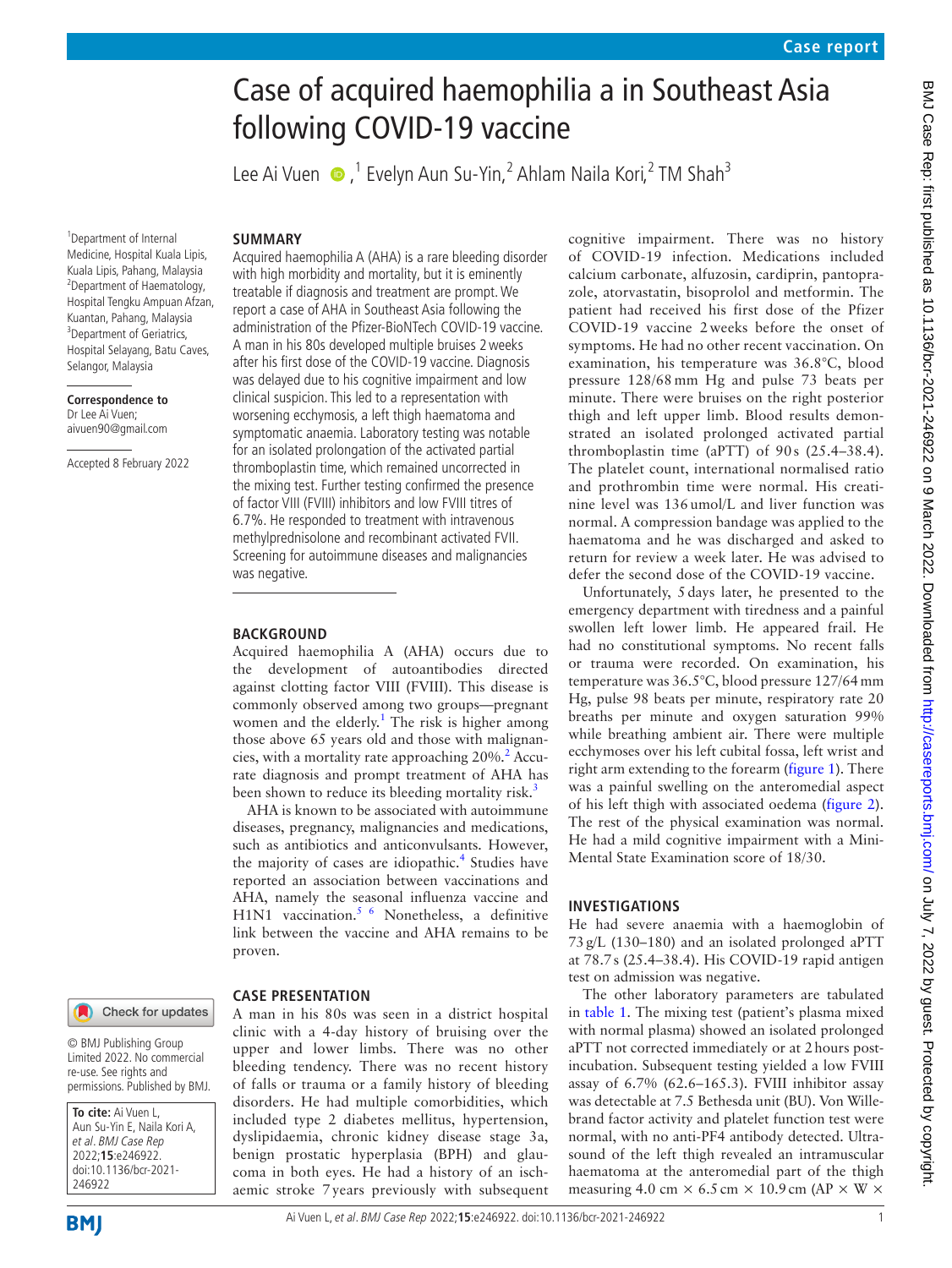

**Figure 1** Ecchymosis over the right medial aspect of the arm and forearm.

<span id="page-1-0"></span>CC), and posterior part of the thigh measuring  $0.8 \text{ cm} \times 1.2 \text{ cm}$  $\times$  9.1 cm (AP  $\times$  W  $\times$  CC).

## **DIFFERENTIAL DIAGNOSIS**

Senile purpura can occur in the elderly following minor trauma due to thin sun-damaged skin, especially on the forearms and dorsum of the hands. This patient, however, had an unprovoked left thigh haematoma with an isolated prolonged aPTT effectively excluding senile purpura.

Drug-induced bleeding is unlikely. Although on aspirin, he was not on any anticoagulants, including unfractionated heparin or direct thrombin inhibitors. An antiphospholipid antibody syndrome was unlikely due to his age, and this typically presents with thrombosis. There was no personal or family history of haemostatic disease. There were no features of connective tissue disease. Furthermore, he had a normal platelet count and

<span id="page-1-1"></span>

**Figure 2** Ecchymosis over the left thigh with intramuscular haematoma.

<span id="page-1-2"></span>

| Table 1<br>Tabulation of laboratory parameters          |                                                                                                                                                                                                                 |                                                |  |  |  |  |  |  |
|---------------------------------------------------------|-----------------------------------------------------------------------------------------------------------------------------------------------------------------------------------------------------------------|------------------------------------------------|--|--|--|--|--|--|
| Laboratory parameters range) on admission               | Values in unit (normal                                                                                                                                                                                          | Values in unit (normal<br>range) 7 weeks later |  |  |  |  |  |  |
| Haemoglobin                                             | 73 g/L (130-180)                                                                                                                                                                                                | 102 g/L (130-180)                              |  |  |  |  |  |  |
| Mean Corpuscular<br>Volume                              | 90.6 fL (83-101)                                                                                                                                                                                                | 93.4 fL (83-101)                               |  |  |  |  |  |  |
| <b>Mean Corpuscular</b><br>Haemoglobin<br>Concentration | 33.3 g/dL (31.5-34.5)                                                                                                                                                                                           | 33 g/dL (31.5-34.5)                            |  |  |  |  |  |  |
| White cell count                                        | $11.6 \times 10^9$ /L (4-10)                                                                                                                                                                                    | $7.63 \times 10^9$ /L (4-10)                   |  |  |  |  |  |  |
| <b>Platelets</b>                                        | 292×10 <sup>3</sup> /µL (150-400)                                                                                                                                                                               | 280×10 <sup>3</sup> /µL (150-400)              |  |  |  |  |  |  |
| aPTT                                                    | 78.7s (25.4-38.4)                                                                                                                                                                                               | 27.1 s (25.4-38.4)                             |  |  |  |  |  |  |
| Prothrombin time (PT)                                   | 13.1 s (9.62-12.18)                                                                                                                                                                                             | 10.6s (9.62-12.18)                             |  |  |  |  |  |  |
| International normalised<br>ratio                       | 1.26                                                                                                                                                                                                            | 0.97                                           |  |  |  |  |  |  |
| Creatinine                                              | 134 umol/L (45-84)                                                                                                                                                                                              |                                                |  |  |  |  |  |  |
| Serum albumin                                           | 31 g/L (35-52)                                                                                                                                                                                                  |                                                |  |  |  |  |  |  |
| Carcinoembryonic<br>antigen                             | 6.2 ng/mL $(-3)$                                                                                                                                                                                                |                                                |  |  |  |  |  |  |
| Carbohydrate antigen<br>$(CA 19-9)$                     | <2 U/mL (<37)                                                                                                                                                                                                   |                                                |  |  |  |  |  |  |
| Alpha fetoprotein                                       | 1.5 $nq/mL$ (<9)                                                                                                                                                                                                | $\overline{\phantom{0}}$                       |  |  |  |  |  |  |
| Prostate-specific antigen                               | 9.234 ng/mL $(-4)$                                                                                                                                                                                              |                                                |  |  |  |  |  |  |
| Antinuclear antibodies                                  | <b>Negative</b>                                                                                                                                                                                                 | $\overline{\phantom{0}}$                       |  |  |  |  |  |  |
| Beta-hCG (human<br>chorionic gonadotropin)              | $2.1$ IU/L ( $<$ 5)                                                                                                                                                                                             |                                                |  |  |  |  |  |  |
| C reactive protein                                      | $8.8 \,\mathrm{mq/L}$ (<5)                                                                                                                                                                                      |                                                |  |  |  |  |  |  |
| Total iron binding<br>capacity                          | 41.4 umol/L                                                                                                                                                                                                     |                                                |  |  |  |  |  |  |
| Serum iron                                              | 7.6 umol/L                                                                                                                                                                                                      |                                                |  |  |  |  |  |  |
| Unsaturated iron-binding 33.8 umol/L<br>capacity        |                                                                                                                                                                                                                 |                                                |  |  |  |  |  |  |
| Serum vitamin B <sub>12</sub> level                     | 103 pmol/L (133-675)                                                                                                                                                                                            |                                                |  |  |  |  |  |  |
| Serum folate level                                      | 12.9 nmol/L (>14.93)                                                                                                                                                                                            |                                                |  |  |  |  |  |  |
| Peripheral blood film                                   | Anaemia with increased<br>reticulocytes possibly<br>secondary to underlying<br>bleeding/blood loss. No<br>evidence of haemolysis<br>was seen. White blood cell<br>changes suggest infection or<br>inflammation. |                                                |  |  |  |  |  |  |
| <b>FVIII assay</b>                                      | 6.7% (50-150)                                                                                                                                                                                                   | 365.1% (50-150)                                |  |  |  |  |  |  |
| <b>FVIII inhibitor</b>                                  | 7.5 BU                                                                                                                                                                                                          | $<$ 0.5 BU                                     |  |  |  |  |  |  |
| Factor IX assav                                         | 114.7% (86.4-128.4)                                                                                                                                                                                             |                                                |  |  |  |  |  |  |

aPTT, activated partial thromboplastin time; FVIII, factor VIII.

liver function test. Disseminated intravascular coagulation was excluded in the absence of any infection or sepsis.

A mixing study was performed to differentiate a coagulation factor deficiency from the presence of factor inhibitors. In this case, the test showed a prolonged aPTT uncorrected even after 2hours of incubation. This implies the presence of a clotting factor inhibitor. He had a low FVIII level, which was only 6.7% (62.6–165.3). FVIII inhibitor titre was detected at 7.5BU, confirming the diagnosis of AHA. His von Willebrand activity was normal.

Further investigations were performed to look for the aetiology of his AHA. Apart from the recent vaccination history, his initial COVID-19 rapid antigen test was negative and the chest X-ray was normal. Tumour markers and screening for autoantibodies were unremarkable [\(table](#page-1-2) 1). CT of thorax-abdomen-pelvis did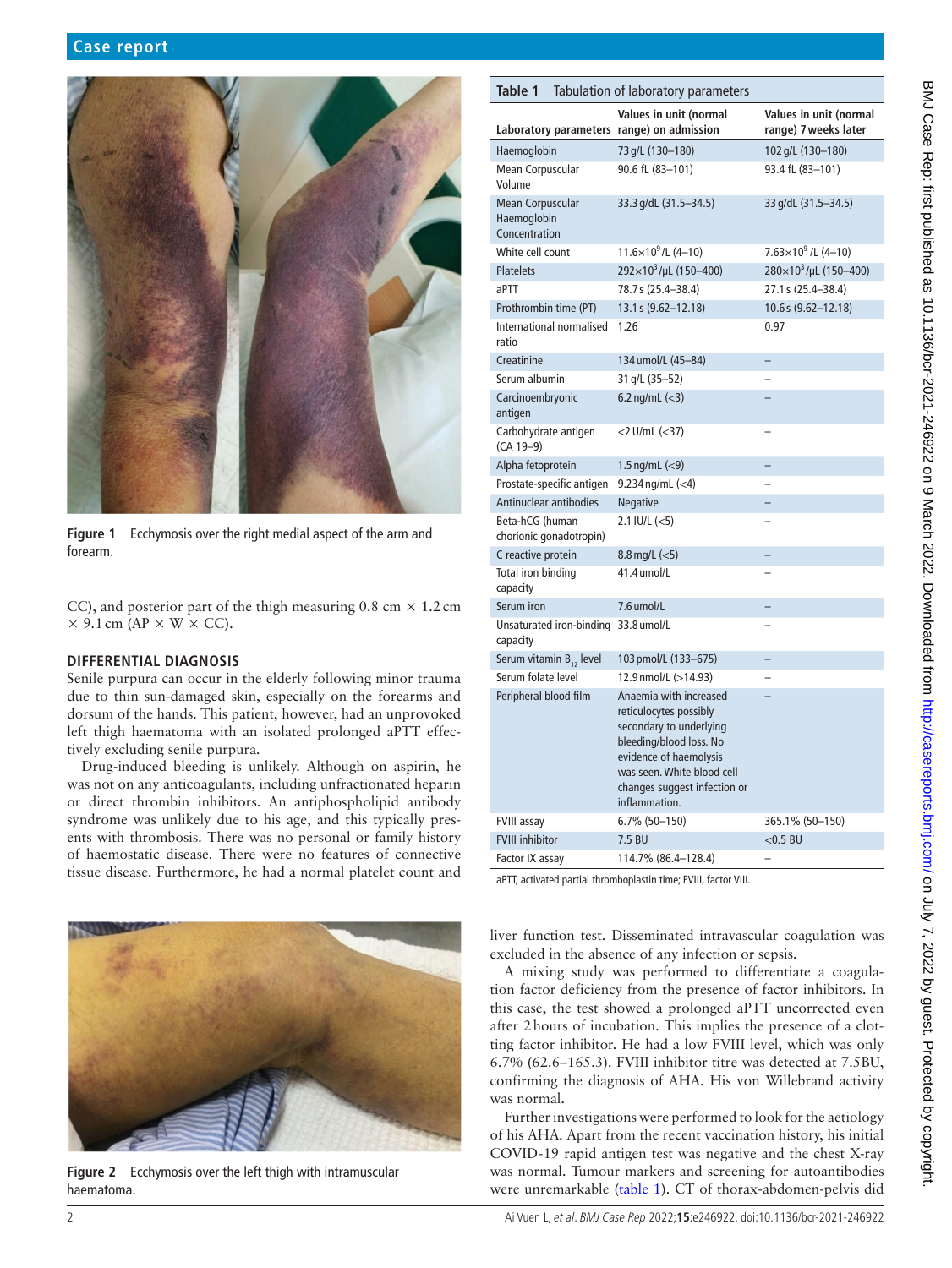<span id="page-2-0"></span>

| Tabulation of previous studies for comparison<br>Table 2 |                                                                                                                                                                                                                                                                                                                                                                               |                                                                                                                                                                                                                                                                                                             |                                                                                                                                      |                                                                                                                                                                                            |                                                                                                                                                                      |                                                                                                  |  |  |
|----------------------------------------------------------|-------------------------------------------------------------------------------------------------------------------------------------------------------------------------------------------------------------------------------------------------------------------------------------------------------------------------------------------------------------------------------|-------------------------------------------------------------------------------------------------------------------------------------------------------------------------------------------------------------------------------------------------------------------------------------------------------------|--------------------------------------------------------------------------------------------------------------------------------------|--------------------------------------------------------------------------------------------------------------------------------------------------------------------------------------------|----------------------------------------------------------------------------------------------------------------------------------------------------------------------|--------------------------------------------------------------------------------------------------|--|--|
| <b>Previous studies</b>                                  | Radwi and Farsi <sup>7</sup>                                                                                                                                                                                                                                                                                                                                                  | Cittone et al <sup>8</sup>                                                                                                                                                                                                                                                                                  |                                                                                                                                      |                                                                                                                                                                                            | Lemoine et $a^{\beta}$                                                                                                                                               | Gutierrez-Nunez and Torres <sup>10</sup>                                                         |  |  |
| Location                                                 | <b>Middle East</b><br>(Saudi arabia)                                                                                                                                                                                                                                                                                                                                          | Europe<br>(Switzerland)                                                                                                                                                                                                                                                                                     |                                                                                                                                      |                                                                                                                                                                                            | <b>North America</b>                                                                                                                                                 | Country of occurrence not stated.<br>(Author's communication details not<br>available)           |  |  |
| Age                                                      | 69                                                                                                                                                                                                                                                                                                                                                                            | 85                                                                                                                                                                                                                                                                                                          | 86                                                                                                                                   | 72                                                                                                                                                                                         | 70                                                                                                                                                                   | 43                                                                                               |  |  |
| Gender                                                   | Male                                                                                                                                                                                                                                                                                                                                                                          | Male                                                                                                                                                                                                                                                                                                        | Female                                                                                                                               | Female                                                                                                                                                                                     | Male                                                                                                                                                                 | Female                                                                                           |  |  |
| Comorbid                                                 | Diabetes mellitus<br>Hypertension<br>History of prostate<br>adenocarcinoma<br>in remission (done<br>prostatectomy and<br>radiation                                                                                                                                                                                                                                            | Hypertension<br>▶<br>Coronary artery bypass graft<br>▶<br>Peripheral artery disease<br>▶<br>Renal and carotid artery<br>▶<br>stenosis                                                                                                                                                                       | Moderate to severe aortic<br>►<br>valve stenosis.<br>ь<br>Third-degree<br>atrioventricular block on<br>pacemaker                     | Multiple comorbidities<br>$\blacktriangleright$<br>including arterial disease                                                                                                              | Polymyalgia rheumatica -<br>▶<br>$\blacktriangleright$<br>Hepatitis C virus with<br>spontaneous clearance                                                            |                                                                                                  |  |  |
| Type of vaccine                                          | Pfizer mRNA                                                                                                                                                                                                                                                                                                                                                                   | Moderna (mRNA-1273)                                                                                                                                                                                                                                                                                         | Moderna COVID-19<br>(mRNA-1273)                                                                                                      | Moderna COVID-19<br>(mRNA-1273)                                                                                                                                                            | Moderna COVID-19<br>(mRNA-1273)                                                                                                                                      | Pfizer mRNA                                                                                      |  |  |
| Total dose received                                      | Two doses                                                                                                                                                                                                                                                                                                                                                                     | Two doses                                                                                                                                                                                                                                                                                                   | Two doses                                                                                                                            | One dose                                                                                                                                                                                   | One dose                                                                                                                                                             | Two doses                                                                                        |  |  |
| Onset of symptoms                                        | Nine days after the first dose,<br>the patient developed a<br>spontaneous mild bruise over<br>the left wrist.<br>After the second dose, the<br>patient developed spontaneous<br>ecchymosis on the left forearm<br>and elbow, ecchymosis on the<br>right thigh (after intramuscular<br>injection and minor trauma),<br>and left anteromedial thigh<br>intramuscular haematoma. | One week after the first dose, the<br>patient developed right forearm<br>and right thigh haematoma, with<br>bilateral knee haemarthrosis.<br>After the second dose, the patient 11th ribs.<br>developed a large haematoma<br>of the right iliopsoas muscle<br>and free fluid in the right lower<br>abdomen. | Three weeks after the second<br>dose, the patient had a fall with<br>a right-sided haemothorax and<br>fractures of the 9th, 10th and | Two weeks after the first dose.<br>the patient developed extensive<br>cutaneous bruises.<br>24 days after the first dose, the<br>patient developed multiple large<br>cutaneous haematomas. | Eight days after the first<br>dose, he developed extensive<br>ecchymosis on the right upper<br>limb, ecchymosis on the left<br>forearm and right lower<br>extremity. | Three weeks after the second dose, the<br>patient developed bilateral extremities<br>haematomas. |  |  |
| aPTT (sec)                                               | 115.2                                                                                                                                                                                                                                                                                                                                                                         | 49                                                                                                                                                                                                                                                                                                          | Not stated.                                                                                                                          | 184                                                                                                                                                                                        | 57.5                                                                                                                                                                 | 86.1                                                                                             |  |  |
| <b>FVIII level</b>                                       | $1\% \rightarrow 5\%$                                                                                                                                                                                                                                                                                                                                                         | Not detectable                                                                                                                                                                                                                                                                                              | $23\% \rightarrow 178\%$                                                                                                             | Not detectable $\rightarrow$ 5%<br>(after the third dose of<br>rituximab)                                                                                                                  | 0.03 IU/mL                                                                                                                                                           | $< 5\%$                                                                                          |  |  |
| FVIII inhibitor titre (BU)                               | $80 \rightarrow 2$                                                                                                                                                                                                                                                                                                                                                            | 2.2                                                                                                                                                                                                                                                                                                         | 1.01                                                                                                                                 | $12.4 \rightarrow 5.6$ (after the third dose 39.9<br>of rituximab)                                                                                                                         |                                                                                                                                                                      | 78.4                                                                                             |  |  |
| Use of aPCC/ rFVIIa                                      | $\overline{\phantom{a}}$                                                                                                                                                                                                                                                                                                                                                      | rFVIIa and aPCC                                                                                                                                                                                                                                                                                             | rFVIIa and aPCC                                                                                                                      | rFVIIa for 7 days                                                                                                                                                                          | rFVIIa and aPCC                                                                                                                                                      |                                                                                                  |  |  |
| Treatment                                                | Oral prednisolone 1 mg/kg<br>ь<br>daily for 4 weeks                                                                                                                                                                                                                                                                                                                           | Oral prednisolone 100 mg<br>$\blacktriangleright$<br>daily<br>Rituximab<br>▶<br>Arterial coiling                                                                                                                                                                                                            | Oral prednisolone 1 mg/kg<br>▶<br>daily for seventeen days<br>Chest drain for right<br>▶<br>haemothorax                              | Oral prednisolone<br>ь<br>100 mg daily<br>Rituximab 375 mg/m2<br>►<br>weekly (Four doses)<br>Tranexamic acid                                                                               | Oral prednisone 1 mg/<br>►<br>kg daily<br>Cyclophosphamide<br>►<br>2 mg/kg daily                                                                                     | Intravenous rituximab<br>▶<br>Intravenous methylprednisolone.<br>▶                               |  |  |
| Outcome                                                  | Good                                                                                                                                                                                                                                                                                                                                                                          | The patient had an acute<br>gallbladder rupture with active<br>arterial bleeding and passed<br>away.                                                                                                                                                                                                        | Good                                                                                                                                 | Good                                                                                                                                                                                       | Good                                                                                                                                                                 | Not stated.                                                                                      |  |  |

aPCC, activated prothrombin complex concentrate; aPTT, activated partial thromboplastin time; FVIII, factor VIII; rFVIIa, recombinant activated factor VII.

not reveal any malignancy. His esophagogastroduodenoscopy and sigmoidoscopy showed no sign of malignancy.

#### **TREATMENT**

Oral tranexamic acid 500mg was served immediately at the district hospital with no availability of the bypassing agent. He was transfused with two units of packed red blood cells and four units of fresh frozen plasma. He was then transferred to a specialist centre where aggressive treatment with intravenous methylprednisolone 500mg daily for 3days and a single dose of recombinant activated FVII (rFVIIa) 90 µg/kg were given to eliminate inhibitors and achieve haemostasis. The patient responded to this initial treatment and was started on azathioprine 100mg daily subsequently. He was also commenced on high dose steroids (oral prednisolone 60mg daily) in divided doses to be tapered down over six weeks.

Concurrently, the patient had folate and vitamin  $B_{12}$  deficiency as shown in [table](#page-1-2) 1. He was given oral mecobalamin 500 µg three times a day, as intramuscular cyanocobalamin was contraindicated in this case.

#### **OUTCOME AND FOLLOW-UP**

Given the above, his second dose of the COVID-19 vaccine was deferred. Unfortunately, he developed Covid-19 pneumonia during the third week of tapering dose prednisolone. This resulted in readmission to hospital. Despite this, the AHA remained under control. There was a reduction in the haematoma size and dissipation of the ecchymosis. There was no bleeding

episode and his aPTT remained within the normal range. The oral prednisolone was changed to intravenous dexamethasone as advised by the haematologist. This was continued for six days before being converted to oral dexamethasone. He was asked to continue on oral dexamethasone till the end of planned therapy for the AHA (see [online supplemental table 1](https://dx.doi.org/10.1136/bcr-2021-246922) for details of corticosteroid therapy). The azathioprine was continued at a dose of 100mg daily. He was subsequently discharged well. After 6weeks of treatment with corticosteroids and azathioprine, his FVIII titres had normalised and FVIII inhibitors were undetectable. Corticosteroids were stopped, whereas oral azathioprine 100mg daily was continued.

His clinical course was complicated by an episode of urosepsis and acute urinary retention 2 months after diagnosis. This responded well to intravenous antibiotics and he was scheduled for a renal ultrasound. There was no further bleeding episode and oral azathioprine was reduced to 50mg daily. At the sixth month of follow-up, he remained in remission while on oral azathioprine 50mg daily. The haematologist advised further continuation of the azathioprine for a total duration of nine months.

#### **DISCUSSION**

Six cases of AHA following COVID-19 vaccination have occurred worldwide. $7-10$  Interestingly, most of them involved elderly patients with multiple comorbidities. All presented with bleeding within 1–3 weeks after receiving the mRNA vaccine, either Pfizer or Moderna (mRNA-1273). Bleeding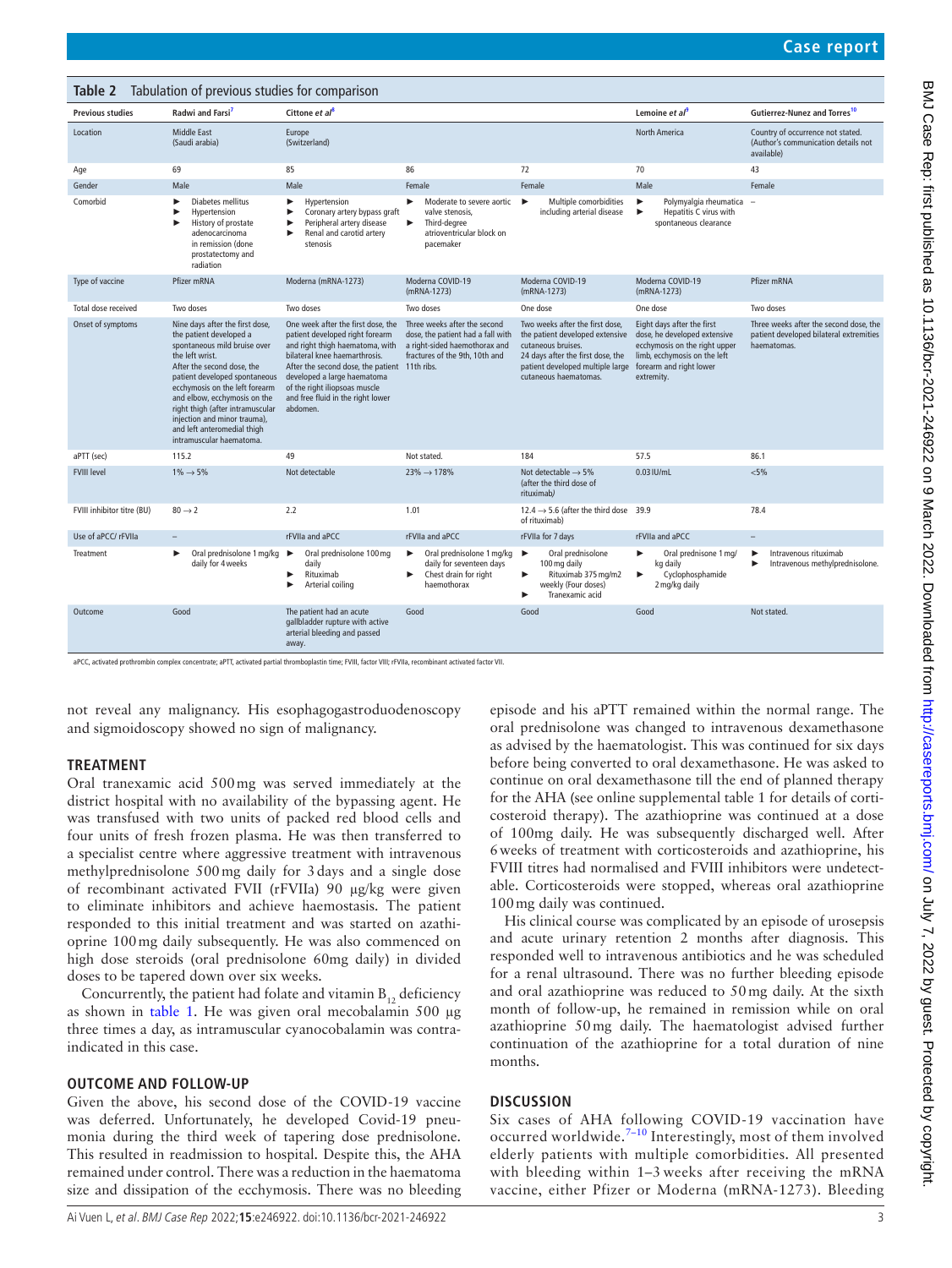was particularly severe among patients who had completed two doses of the COVID-19 mRNA vaccine.<sup>7 8 10</sup> Lifethreatening bleeding such as a large intramuscular haematoma, haemarthrosis and even a haemothorax were observed. A few of these were treated with rFVIIa and activated prothrombin complex concentrate (aPCC) to control the bleeding.[8 9](#page-4-6) One patient passed away due to an acute gallbladder rupture with active arterial bleeding. Details of those studies are tabulated in [table](#page-2-0) 2. Case studies have reported the appearance of AHA following COVID-19 infection.<sup>11-13</sup>

Our case highlights the appearance of AHA following the administration of the Pfizer-BioNTech COVID-19 vaccine in Southeast Asia. The onset of the patient's symptoms shortly after vaccination in the absence of any other precipitating factor points towards a vaccine-induced AHA. We postulate that the vaccination triggered an autoimmune response. Other autoimmune phenomena have been reported following vaccination, such as Guillain-Barre syndrome and immune thrombocytopenic purpura.<sup>[14 15](#page-4-10)</sup> The pathophysiology of postvaccine AHA remains unclear. Vaccines are known to trigger the activation of non-specific antibodies and stimulate autoantibody production via pre-existing B cells. It is postulated that antigenic mimicry can occur, although following secondary exposure.

Under available guidelines, treatment of bleeding in patients with suspected or confirmed AHA should be carried out at a specialist centre.<sup>[1](#page-4-0)</sup> Currently, aPCC, rFVIIa and recombinant porcine FVIII can be considered as appropriate first-line treatments. Propensity score-matched analysis of registry data on these three agents did not show a superiority of one drug over the others.<sup>34</sup> The current mainstay of inhibitor eradication includes immunosuppression with steroids and cytotoxic agents, alone or in combination. The most widely used agents include prednisolone and cyclophosphamide. However, cyclophosphamide was deemed unsuitable for our patient, given the risk of myelosuppression and infection.

The 2020 international AHA guideline recommends initiating immunosuppressive therapy (IST) in all AHA patients promptly following diagnosis. The guideline recommends the use of oral prednisolone at 1 mg/kg/day for a maximum of 4-6 weeks.<sup>[1](#page-4-0)</sup> However, clinicians should individualise the use of IST among frail patients with AHA. The GTH-AH 01/2010 study protocol has reported that IST-related mortality, in particular infection, outweighs the risk of fatal bleeding in AHA. Patients with a poor WHO performance status at presentation were found to have a four-fold increased risk of mortality.[16](#page-4-11)

Given the patient's cognitive impairment and frailty, a comprehensive geriatric assessment (CGA) from the outset might have facilitated an earlier diagnosis. CGA is a multidimensional multidisciplinary diagnostic process to determine an elderly patient's medical, psychological and functional capability with the ultimate goal of treating acute illness while maintaining function.<sup>17 18</sup> An explicit care plan is developed by setting goals, assigning responsibility and determining a timeline to review progress. It is important to ascertain a patient's premorbid functional status to achieve a reasonable rehabilitation goal. History taking can be challenging in the elderly due to accompanying sensory and/or cognitive impairment. Therefore, a collateral history from a caretaker is essential. A meta-analysis of randomised control trials has demonstrated that inpatient CGA brings a significant reduc-tion in mortality or functional decline at 6 months.<sup>[19](#page-4-13)</sup>

Randomised clinical trials have demonstrated that the mRNA-1273 and BNT162b2 vaccines are safe.<sup>2021</sup> However, only a quarter of the trial participants were aged 65 and above.<sup>[20](#page-4-14)</sup> AHA remains a rare condition. Despite a temporal association between the COVID-19 vaccine and AHA, a cause-and-effect relationship has not been established in this case report. Further study is warranted. The elderly should be encouraged to accept vaccination as the benefits far outweigh the risk of COVID-19 infection. However, careful clinical assessment and close post-vaccination monitoring are advised.

# **Patient's perspective**

I am concerned about my parents' safety during this COVID-19 pandemic and thus advised them to take the vaccine. I am convinced that the vaccine can protect them from becoming seriously ill if an infection occurs. However, I had never expected that this rare side effect could be serious and require hospital admission. My father has cognitive impairment and has difficulty expressing his concerns or feelings. It was an incidental finding that I noticed his bruises 1 day and I was puzzled since he had not had any recent falls. Initially, I took him to a clinic in the district hospital and the doctor performed some blood tests. The doctor reassured me that this was unlikely to be a bleeding disorder at this old age. However, as his bruises increased in size and his left thigh became swollen, he became more tired and I decided to bring him to the hospital again. The attending doctor performed a variety of tests including an ultrasound. I am glad that the doctor was finally able to find the diagnosis. I feel relieved when I see the bruises improving and my father responding to treatment in a specialised centre.

## **Learning points**

- ► Early comprehensive geriatric assessment with a coordinated and integrated care plan should be implemented for frail elderly patients.
- ► Clinicians should consider recent vaccination history in patients presenting with idiopathic acquired haemophilia A.
- ► A high index of suspicion in nonbleeding elderly with isolated prolonged activated partial thromboplastin time and not on anticoagulation.
- ► Caution in giving immunosuppressive therapy to frail elderly patients with close monitoring to ensure safety.

**Acknowledgements** We would like to thank the Director General of Health Malaysia for his permission to publish this article. We would also like to thank Dr Veena Selvaratnama and her laboratory staff for her contributions in analysing his blood sample for factor titre, inhibitor assay as well as platelet function and Von Willebrand analysis.

**Contributors** LAV, EAS-Y and ANK involved in clinical management of the patient. LAV conducted the patient's son interview. TMSTJ involved in the supervision of geriatric management, proofreading and english editing of this report. All authors contributed equally to this manuscript. All authors reviewed the final manuscript.

**Funding** The authors have not declared a specific grant for this research from any funding agency in the public, commercial or not-for-profit sectors.

**Competing interests** None declared.

**Patient consent for publication** Consent obtained from next of kin.

**Provenance and peer review** Not commissioned; externally peer reviewed.

**Supplemental material** This content has been supplied by the author(s). It has not been vetted by BMJ Publishing Group Limited (BMJ) and may not have been peer-reviewed. Any opinions or recommendations discussed are